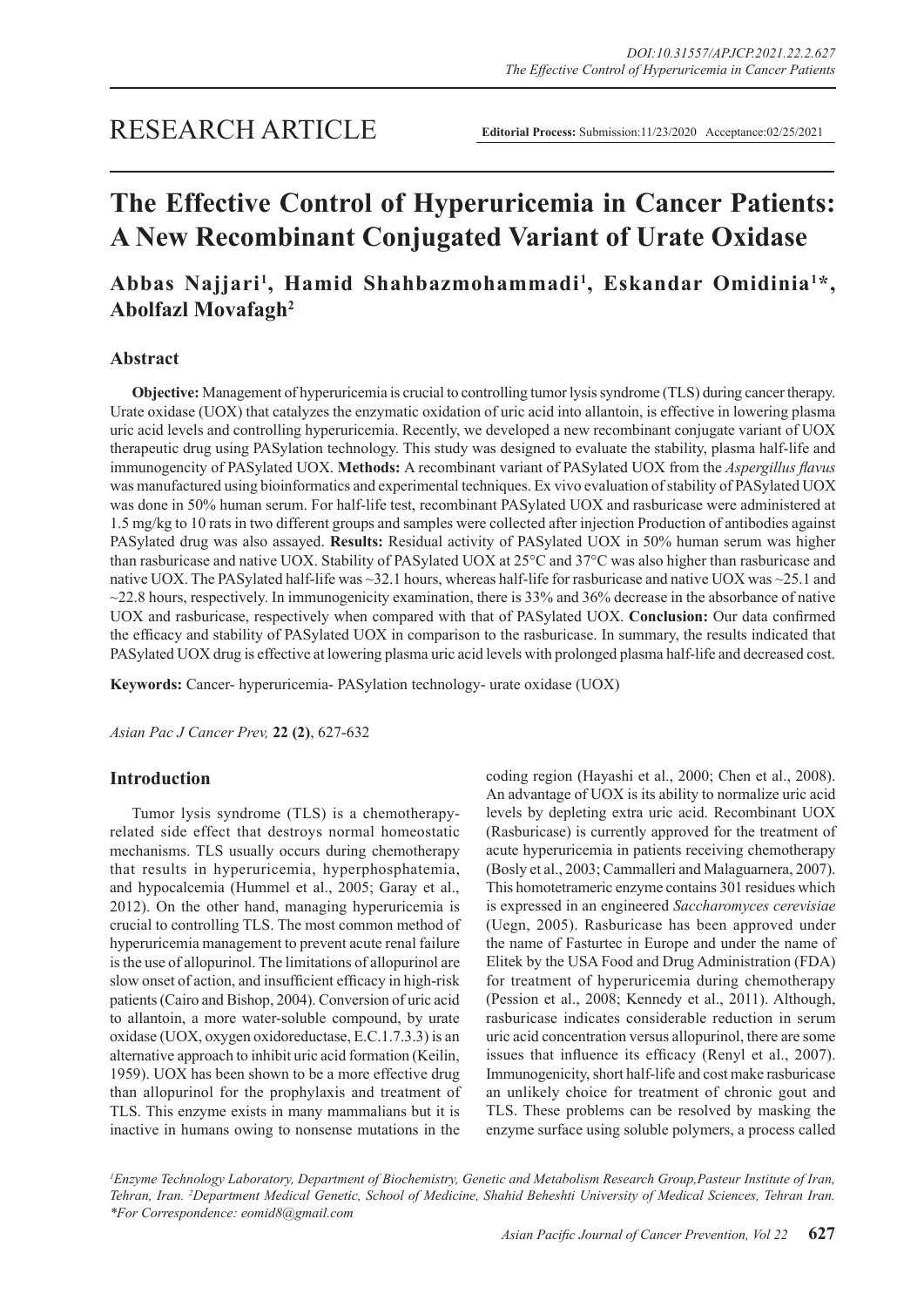#### *Abbas Najjari et al*

bioconjugation (Punnappuzha et al., 2014). In other words, polyethylene glycol (PEG)ylation technique has been proposed to prolong half-life and reduce immunogenicity (Sundy et al., 2007). PEGloticase (KRYSTEXXA), a PEGylated UOX with a prolonged half-life, and reduced immunogenicity has been approved by FDA (Sherman et al., 2008; Nyborg1 et al., 2016). However, expensive purification of PEGylation, the decrease in activity of target enzyme, and non-degradability of PEG have somewhat limited this strategy.

The biological alternative to PEGylation is PASylation technology, which the sequences comprising three amino acids including proline (Pro, P), alanine (Ala, A) and serine (Ser, S), are used for genetic conjugation to target protein (Binder and Skerra, 2017). PAS sequences have high stability and solubility. In contrast, they show no immunogenicity and interference with the pharmacological activity of other drugs. Furthermore, PAS sequences provide random coil structures formation, which results in increment the hydrodynamic volume of conjugate (Schlapschy et al., 2013). PASylation has successfully been applied to increase the half-life of conjugated therapeutic drugs, i.e., hormones, cytokines, antibody fragments, and enzymes. Recently, we developed a new conjugate variant of UOX enzyme through PASylation technology (Najjari et al., 2020). This communication was designed to evaluate the efficacy and plasma half-life of PASylated UOX.

## **Materials and Methods**

## *Design, expression, purification and activity assay of native UOX and PASylated-UOX*

The synthetic coding DNA sequences of native UOX and PASylated UOX were cloned into pET-42a (+) using the NdeI and XhoI restriction enzymes. The constructs were introduced into *Escherichia coli* BL21 (DE3) competent cells. Then, transformed cells were cultured in Luria-Bertani (LB) containing kanamycin (40 µg/ml) at 37ºC, and 180 rpm to reach OD600=0.6-0.8, and induced by adding 14 g/L lactose at 37°C and 250 rpm for 5 h. The cells were harvested by centrifugation at 4°C and 12,000 rpm for 20 min, and stored at -20°C for further use. Harvested cells were re-suspended in lysis buffer (50 mM Na2HPO4, 300 mM NaCl, 0.1 mM EDTA, 1% glycerol, pH 8.0), and sonicated for 10 min (15 s on and 10 s off). The supernatants were obtained by centrifugation (12,000 rpm for 40 min at 4°C), and used for enzyme activity assay experiments (Shahbazmohammadi and Omidinia, 2017). Native UOX and PASylated UOX were purified from clarified lysate using Ni-NTA affinity columns. Purified enzymes were analyzed by SDS-PAGE.

#### *Ex vivo evaluation of stability of PASylated UOX*

PASylated UOX was incubated in 50% human serum for 0 to 24 hours at 37°C and assayed for activity. Assay reaction was quenched at various time points using 50% Trichloroacetic acid which precipitates protein material but not uric acid (Xianyu et al., 2013). To study the temperature stability, PASylated UOX was incubated at two different temperatures such as 37°C and 25°C in

20 mM sodium tetraborate buffer (pH 9.0) and residual activity was measured at 0, 24, 48 and 72 h. Rasburicase (Fasturtec, Italy) and native UOX were used as controls and there results were compared with PASylated UOX.

#### *Sterility and pyrogen tests*

For pyrogen test, 0.1 mg of native UOX, PASylated UOX and rasburicase were injected to rabbits. Each group consisted of three rabbits. The baseline rectal temperature was recorded every 15 minutes for one hour before the injection. Temperatures were recorded every 15 minutes for three hours after the injection. The test indicates the presence of a pyrogen when one of the three rabbits shows an increase in body temperature higher than 0.5°C or when the sum of the maximum temperature rises in the three rabbits exceeds 1.2°C. For sterility test, native UOX, PASylated UOX and rasburicase were cultured in nutrient agar, blood agar, and Macconkey agar mediums. Media were incubated in aerobic and anaero-bic conditions and observed after incubation at 37°C for 24 to 48 hours.

#### *Plasma half-life study of PASylated UOX*

Wild type 9 week old rats were purchased from Pasteur Institute of Iran, Karaj, Iran. Three rats in each group were dosed at 1.5 mg/kg of native UOX, PASylated UOX or rasburicase and three samples were collected (Day -1), 2, 4, 8, 24, 48, 72, 96 and 100 hours post injection per rat. Whole blood was collected in serum separator tubes. Serum samples were diluted into saline phosphate buffer (PBS, pH=7.4) and activity assay was performed as described above.

#### *Immunogenicity analysis of PASylated UOX*

For immunogenicity assay, 15 rabbits (five per group) were randomly assigned to the native UOX, PASylated UOX and rasburicase groups. Each compound of UOX was administered through subcutaneous injection once weekly on days 0, 7, 14, 21, and 28 (designated as D0, D7, D14, D21, and D28). All serum samples were analyzed for detection of anti-UOX antibodies by ELISA method. Each well of ELISA plate was coated with 100 μL (4 μg/ mL) of native UOX, PASylated UOX or rasburicase and incubated overnight at 4°C in sodium carbonate buffer (pH 9.6). After three washes with PBST, the plate was blocked using 300 μL PBS with 1% BSA for 1 h at 37°C. Blocking solution was then removed and all wells were washed three times in PBST. Serum samples were serially diluted by 1% BSA/PBS. After incubation at 37°C for 1 h and removal of samples, wells were washed three times in PBST and incubated with a 1:4,000 dilution of HRP-conjugated goat anti-rabbit IgG secondary antibodies at 37°C for 1 h. After washing, 100 μL of tetramethylbenzidine (TMB) substrate was added and incubated for 15 min at room temperature. Following addition of 50  $\mu$ L of 2 N H<sub>2</sub>SO<sub>4</sub>, absorbance was measured at 450 nm. Blank serum sample was used as negative control.

#### *Statistical analysis*

Each value represents the mean  $\pm$  standard deviation (SD). Significant differences were determined using analysis of variance (ANOVA) to compare groups.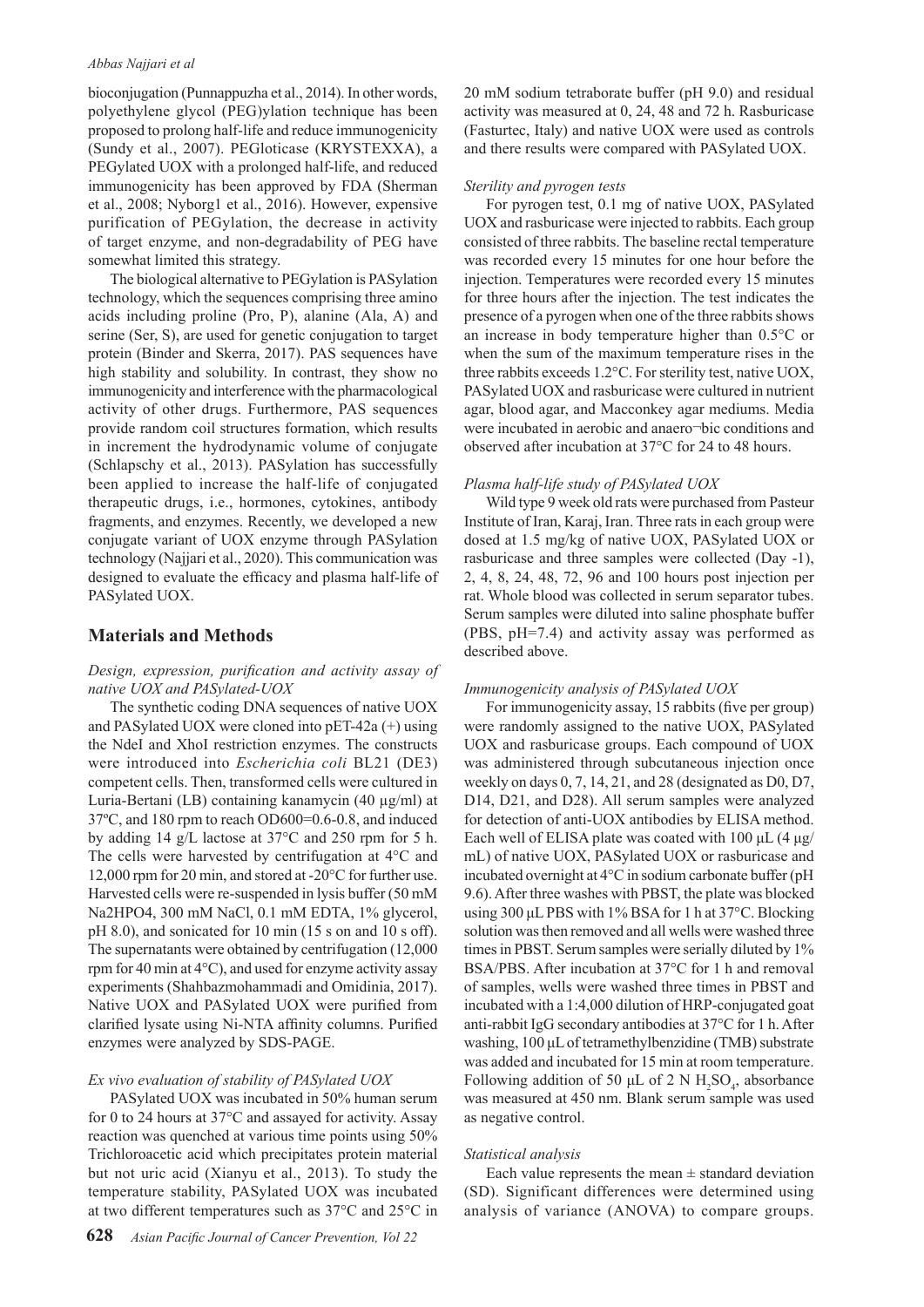Differences with p values below 0.05 were considered significant. Statistics were performed using GraphPad Prism 6 (GraphPad Software, La Jolla California USA).

## **Results**

#### *Analysis of produced PASylated UOX*

Analysis of PASylated UOX by SDS-PAGE and western blot confirmed that the enzyme of interest was uniformly conjugated with PAS sequences (Figure 1). As observed, PASylated UOX indicated a band at 55.0 kDa, which corresponds to the attachment of PAS sequences to one single subunit.

#### *Ex vivo evaluation of stability*

The activity of native UOX, PASylated UOX and rasburicase was measured in 50% human serum (whole blood contains ~50% serum) at 37°C for 24 hours to mimic the complex in vivo matrix environment and temperature. Figure 2 shows comparable activity of native UOX, PASylated UOX and rasburicase in 50% human serum at 37°C. As can be found, residual activity of PASylated UOX was higher than rasburicase and native UOX. Stability of native UOX, PASylated UOX and rasburicase at two different temperatures for 72 hours was indicated in Figure 3. The achieved data showed that the stability of PASylated UOX at 25°C (Figure 3A) and 37°C (Figure 3B) was higher than rasburicase and native UOX.

#### *Half-life study of PASylated UOX*

The pharmacokinetic of PASylated UOX was investigated in rats. Rats were dosed at 1.5 mg/kg and serum samples were collected at various times and analyzed for UOX activity. Figure 4 demonstrates that



Figure 1. Production Analysis of Recombinant PASylated UOX by SDS-PAGE and Western Blotting Methods. (A) SDS-PAGE. Lane M: protein marker; lane 1: purified PASylated UOX. (B) Western blot. Lane M: protein marker; lane 1: Non-transformed E. coli BL21 (DE3); lane 2: purified PASylated UOX



Figure 2. Enzymatic Activity Comparison of Native UOX, PASylated UOX and Rasburicase in Human Serum. The rate of uric acid oxidation was calculated based on a linear increase in absorbance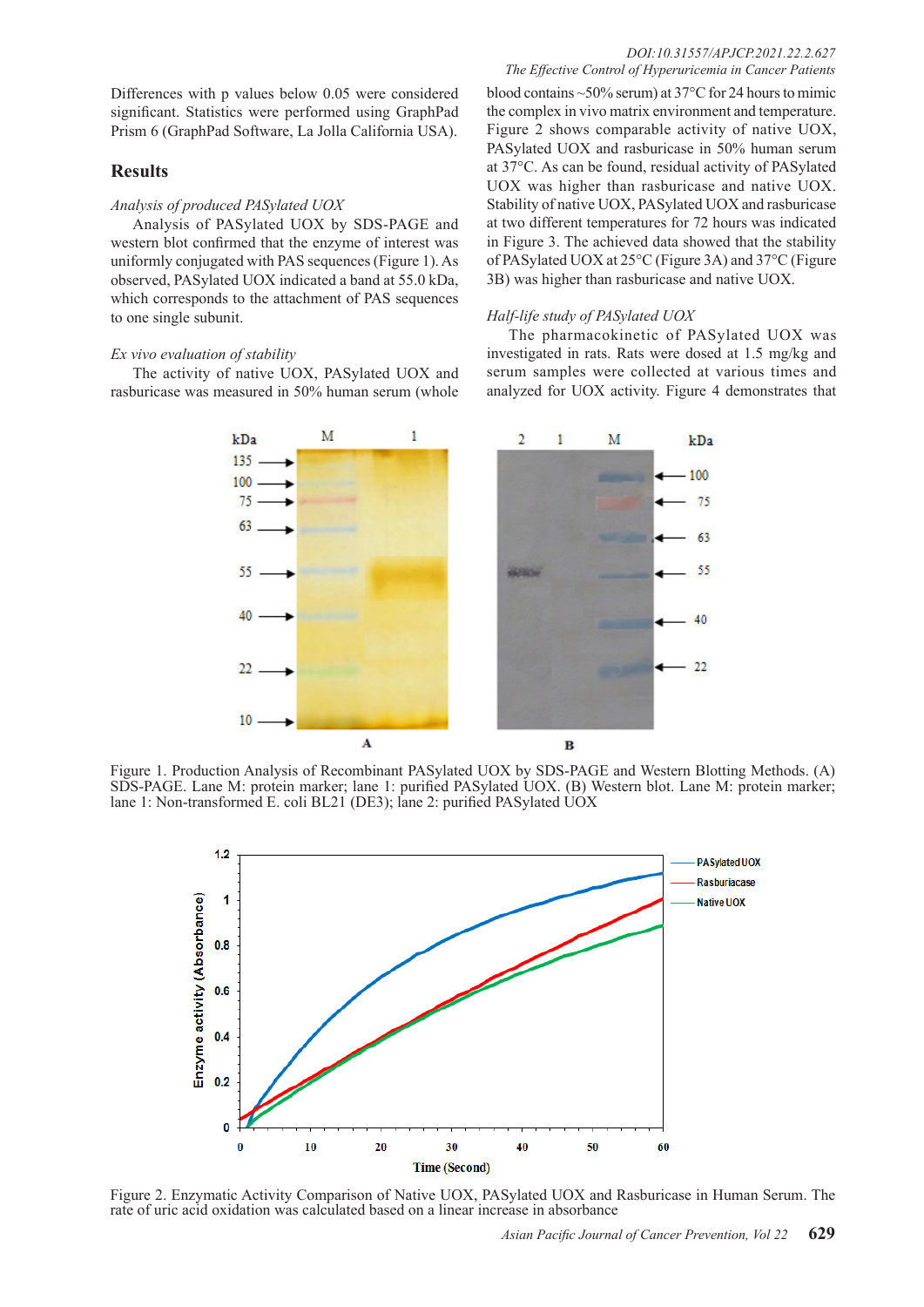

Figure 3. Stability of Native UOX, PASylated UOX and Rasburicase at 25°C (A) and 37°C (B).

PASylated UOX have substantially longer half-lives than the rasburicase and native UOX. The PASylated half-life was ~32.1 hours, whereas half-life for rasburicase and native UOX was ~25.1 and ~22.8 hours, respectively.

#### *Immunogenicity examination of PASylated UOX*

Native UOX, PASylated UOX and rasburicase were coated on to the ELISA plates and the ability of anti-UOX antibody to bind them was compared as given in Figure 5. There is 33 % and 36 % decrease in the absorbance of native UOX and rasburicase, respectively when compared with that of PASylated UOX

## **Discussion**

Hyperuricemia results in gouty arthritis and chronic renal disease. Severe hyperuricemia occurs during TLS in cancer chemotherapy which may lead to metabolic disorders and death. Hyperuricemia do not develop in most mammals because they have the gene which encodes UOX which metabolizes the less soluble uric acid into a much more soluble metabolite. However, in humans, UOX gene has evolved to contain a nonsense codon which leads to a complete loss of enzyme activity. For this reason, scientists administrate UOX enzyme



Figure 4. *In vivo* Plasma Half-Life Comparison of Native UOX, PASylated UOX and Rasburicase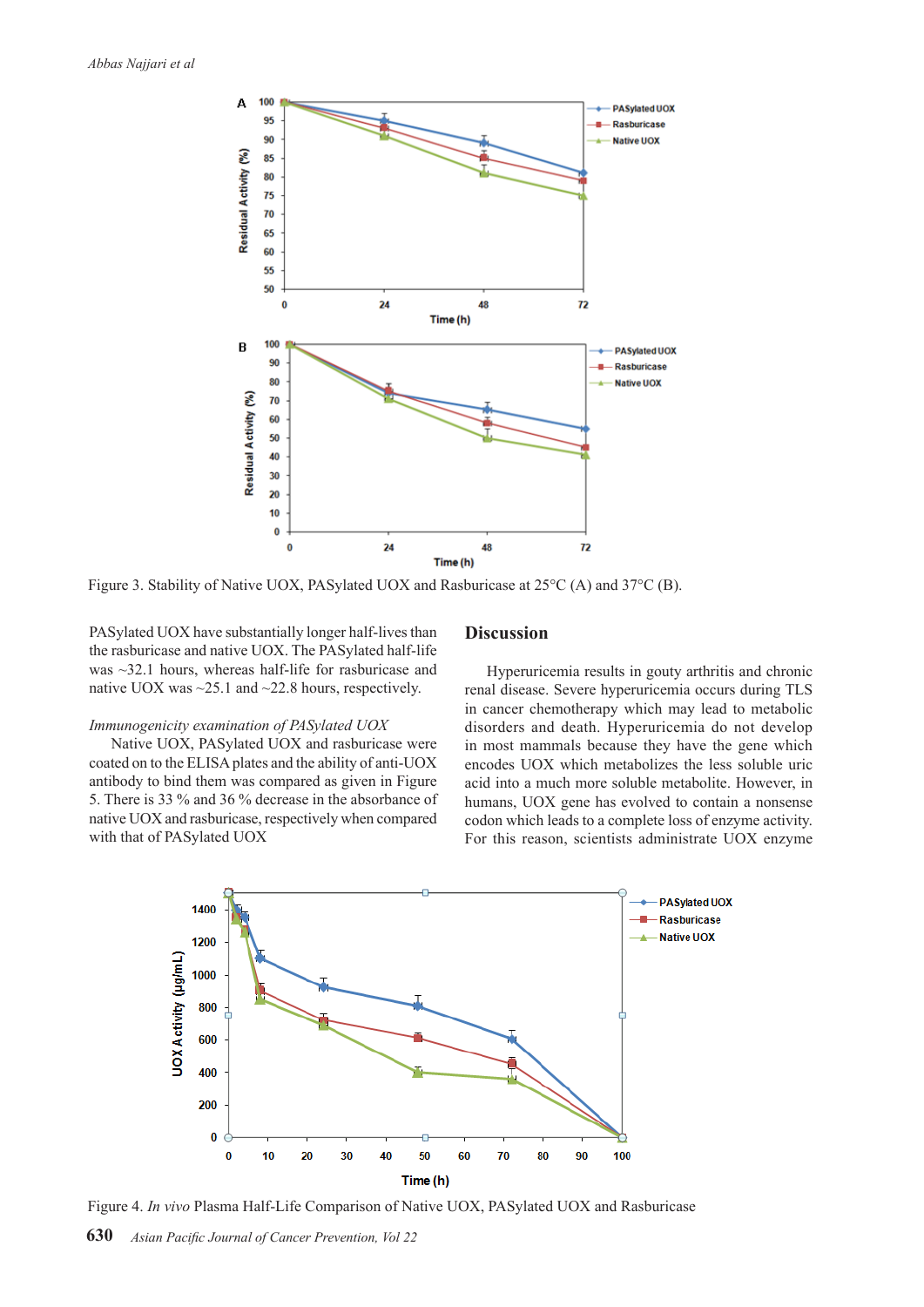

Figure 5. Antibody Affinity Analysis of Native UOX, PASylated UOX and Rasburicase Subjected to ELISA Method.

as a drug to patients. Although this treatment reduces plasma uric acid level, however, this therapeutic enzyme is costly, immunogenic and cause allergic reactions and anaphylaxis. Formulation of therapeutic proteins with PEG has been shown to reduce their anti-genicity and extend their circulating half-life. However, expensive purification of PEGylation and non-degradability of PEG have limited this strategy. PASylation technology has successfully been applied to increase the half-life of conjugated therapeutic drugs, i.e., hormones, cytokines, antibody fragments, and enzymes. Recently, we engineered A. falvus UOX enzyme through PASylation technology with improved properties including homogeneous product, biodegradability and cheap manufacturing. The A. flavus UOX was used to generate recombinant PASylated UOX that was purified from E. coli in soluble form (Najjari et al., 2020). The enzyme was engineered to increase plasma half-life and reduce immunogenicity. This work focuses on investigating the efficacy and plasma half-life of UOX-PAS100. The activity of native UOX, PASylated UOX and rasburicase was measured in 50% human serum at 25°C and 37°C. Residual activity of PASylated UOX was higher than rasburicase and native UOX. Stability of PASylated UOX was also higher than rasburicase and native UOX. The PASylated half-life was  $\sim$ 32.1 hours, whereas half-life for rasburicase and native UOX was  $\sim$ 25.1 and  $\sim$ 22.8 hours, respectively. Rasburicase has a high rate of clinical immunogenicity (Sundy et al., 2007). However, there is 33 % and 36 % decrease in the absorbance of native UOX and rasburicase, respectively when compared with that of PASylated UOX. Generally, immunogenicity has not been observed for PASylated therapeutics (Binder and Skerra, 2017). Our data suggest that the protein is low risk when it comes to clinical immunogenicity, but this remains to be tested.

Based on the in vivo activity, and immunogenicity studies, PASylated UOX described herein has the potential to provide a cost-benefit and effective therapy to patients. Animal models are not predictive of clinical immunogenicity so human clinical trials will be required to further understand immunogenicity, dose level and frequency. Collectively, comparing the data indicates that the modification of UOX with biodegradable and non-immunogenic PAS has significantly improved immunological properties of UOX.

## **Acknowledgements**

This project was a part of a Ph.D. thesis and supported by the Pasteur Institute of Iran, Tehran, Iran. This study was also financially supported by the Biotechnology Development Council of the Islamic Republic of Iran (Grant No. 950711).

## **References**

- Bosly A, Sonet A, Pinkertonet CR, al (2003). Rasburicase (recombinant urate oxidase) for the management of hyperuricemia in patients with cancer. *Am Cancer Soc*, **98**, 1048-54.
- Binder U, Skerra A (2017). PASylation: A versatile technology to extend drug delivery. *Curr Opin Colloid Int Sci*, **31**, 10-7.
- Cairo MS, Bishop M (2004). Tumour lysis syndrome: new therapeutic strategies and classification. *Br J Haematol*, **127**, 3-11.
- Chen Z, Wang Z, He X, et al (2008). Uricase production by a recombinant Hansenula polymorpha strain harboring Candida utilis uricase gene. *Appl Microbiol Biotechnol*, **79**, 545–54.
- Cammalleri L, Malaguarnera M (2007). Rasburicase represents a new tool for hyperuricemia in tumor lysis syndrome and in gout. *Int J Med Sci*, **4**, 83-93.
- Garay RP, El-Gewely MR, Labaune JP, et al (2012). Therapeutic perspectives on uricases for gout. *Joint Bone Spine*, **79**, 237-42.
- Hummel M, Buchheidt D, Reiter S, et al (2005). Recurrent chemotherapy induced tumor lysis syndrome (TLS) with renal failure in a patient with chronic lymphocytic leukemia - successful treatment and prevention of TLS with low-dose rasburicase. *Eur J Haematol*, **75**, 518-21.
- Hayashi S, Fujiwara S, Noguchi T (2000). Evolution of uratedegrading enzymes in animal peroxisomes. C*ell Biochem*